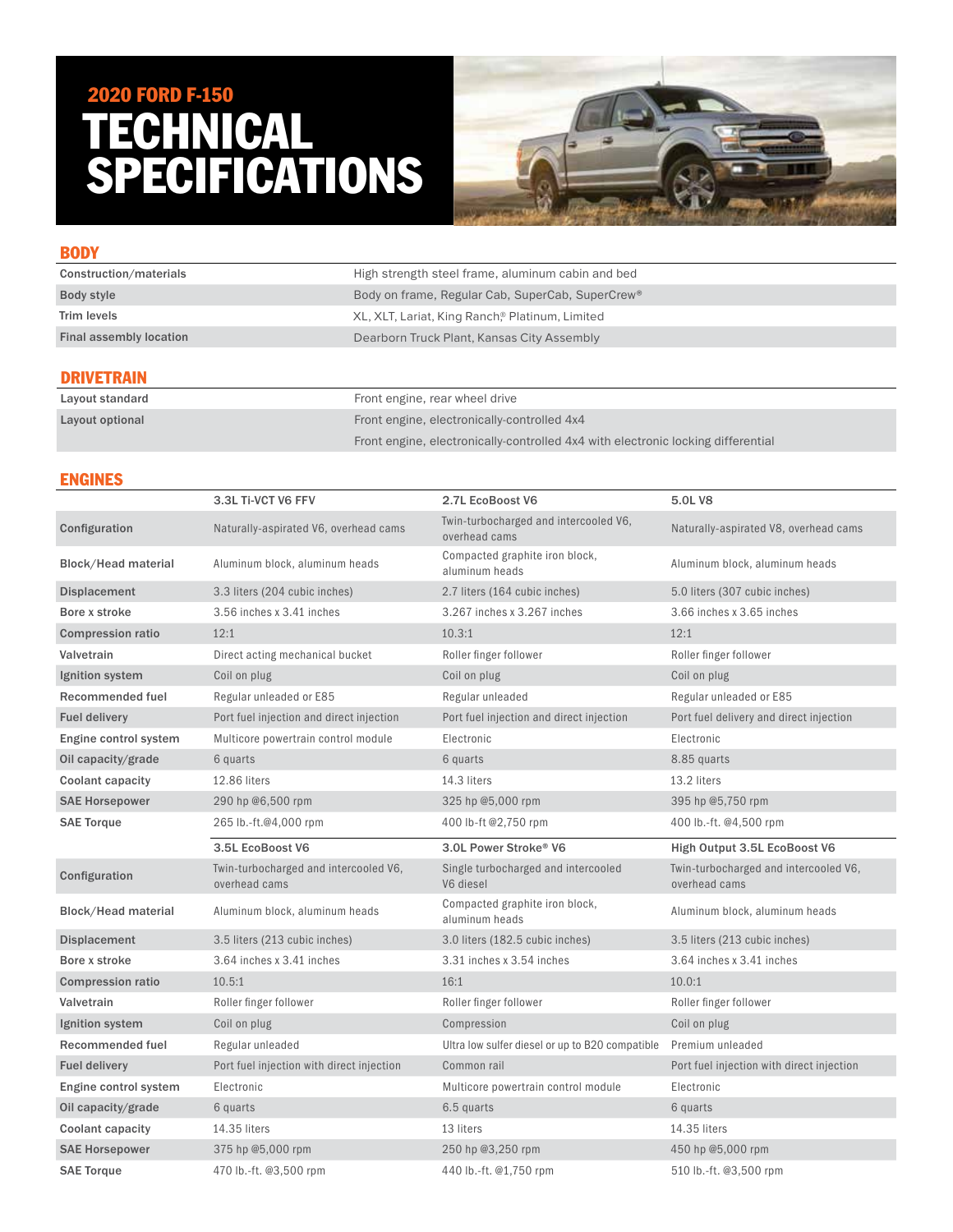# **TRANSMISSIONS**

|                    |              | 10-Speed SelectShift <sup>®</sup> Automatic               | 6-Speed SelectShift <sup>®</sup> Automatic               |
|--------------------|--------------|-----------------------------------------------------------|----------------------------------------------------------|
| Configuration      |              | Electronically controlled hydraulic<br>10 speed automatic | Electronically controlled hydraulic<br>6-speed automatic |
|                    | First        | 4.696                                                     | 4.171                                                    |
|                    | Second       | 2.985                                                     | 2.344                                                    |
|                    | <b>Third</b> | 2.146                                                     | 1.521                                                    |
|                    | Fourth       | 1.769                                                     | 1.143                                                    |
|                    | Fifth        | 1.520                                                     | 0.867                                                    |
| <b>Gear Ratios</b> | Sixth        | 1.275                                                     | 0.691                                                    |
|                    | Seventh      | 1.000                                                     |                                                          |
|                    | Eighth       | 0.854                                                     |                                                          |
|                    | Ninth        | 0.689                                                     |                                                          |
|                    | Tenth        | 0.636                                                     | __                                                       |
|                    | Reverse      | 4.866                                                     | 3.403                                                    |

#### **SUSPENSION**

| <b>Front configuration</b> | Independent double-wishbone with coil-over shock and stamped lower control arm |
|----------------------------|--------------------------------------------------------------------------------|
| Front shock absorber type  | Heavy-duty gas-pressurized                                                     |
| Rear configuration         | Leaf spring/solid axle                                                         |
| Rear shock absorber type   | Heavy-duty gas-pressurized                                                     |
|                            |                                                                                |

STEERING Electric Power-Assisted

#### BRAKES

| <b>Front Type</b>                            | Power anti-lock vented disc                                                                                       |
|----------------------------------------------|-------------------------------------------------------------------------------------------------------------------|
| Front rotor/drum diameter/thickness/material | 350 mm x 34 mm, Iron                                                                                              |
| Front caliper configuration                  | 2 x 54mm Sliding Caliper                                                                                          |
| Front pad material                           | FER <sub>9</sub>                                                                                                  |
| <b>Front Swept area</b>                      | 51547.25 mm <sup>2</sup>                                                                                          |
| Rear type                                    | Power anti-lock vented disc                                                                                       |
| Rear rotor                                   | 336mm x 24, Iron, (8.8 axle less 5.0-liter Ti-VCT V8)<br>347 mm x 24, Iron (9.75, 8.8 axle w/5.0-liter Ti-VCT V8) |
| Rear caliper configuration                   | 1X54 Sliding eIPB                                                                                                 |
| Rear pad material                            | GA9101s                                                                                                           |
| Rear swept area                              | 40997.78mm <sup>2</sup> (all configurations)                                                                      |
| Parking/Emergency Brake                      | Electronic parking brake                                                                                          |

# FUEL CAPACITY

|                       | Regular Cab | SuperCab   | SuperCrew <sup>®</sup> |
|-----------------------|-------------|------------|------------------------|
| <b>Standard Range</b> | 23 gallons  | 23 gallons | 26 gallons             |
| <b>Extended Range</b> | 36 gallons* | 36 gallons | 36 gallons             |

# SAFETY/CONTROL SYSTEMS

| ABS/Stability control | Four-Wheel Anti-Lock Brakes, AdvanceTrac® with Roll Stability Control™ (RSC®)                                                                                                                         |
|-----------------------|-------------------------------------------------------------------------------------------------------------------------------------------------------------------------------------------------------|
| Airbags               | Front, Driver and passenger<br>Front, Driver and passenger seat-mounted side<br>Safety Canopy <sup>®</sup> side curtains                                                                              |
| Chassis safety        | Tire Pressure Monitoring System (TPMS), SOS Post-Crash Alert System™                                                                                                                                  |
| Active driver assist  | Curve Control, Lane-Keeping System, Lane Departure Warning, Adaptive Cruise Control<br>with Stop-and-Go, BLIS® (Blind Spot Information System) with Cross-Traffic Alert and Trailer<br>Tow Monitoring |

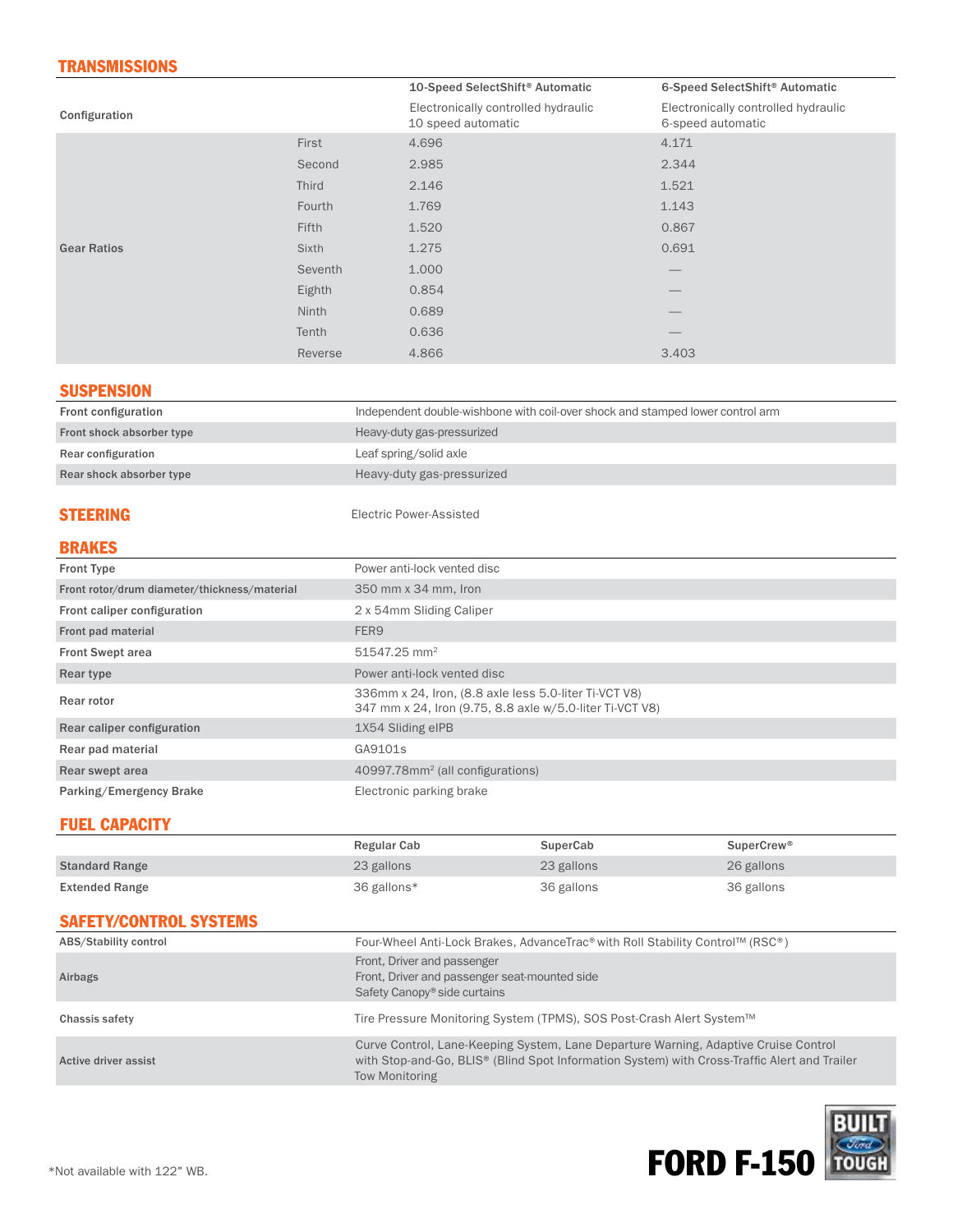#### LIGHTING

Headlamps Quad Beam LED Headlamps with Daytime Running Lamps (optional), Standard Halogen Headlamps

# Taillamps LED Taillamps (optional), Standard Halogen Taillamps

Daytime Running Lamps, Cargo Lamp, Integrated Marker Lights (optional), Tailgate LED (optional), LED Side-Mirror Spotlights (optional), LED Side-Mirror Spotlights (optional), LED cargo box lights (optional), Halogen or LED fog lamps (optional)

# EXTERIOR DIMENSIONS (INCHES UNLESS OTHERWISE NOTED)

|                                        |                          | 5.5-ft. Styleside<br>6.5-ft. Styleside |                   | 8.0-ft. Styleside |                   |              |
|----------------------------------------|--------------------------|----------------------------------------|-------------------|-------------------|-------------------|--------------|
| <b>REGULAR CAB</b>                     | 4x2                      | 4x4                                    | 4x2               | 4x4               | 4x2               | 4x4          |
| Wheelbase                              | <b>NA</b>                | NA                                     | 122.4             | 122.4             | 141.1             | 141.1        |
| <b>Overall length</b>                  | NA                       | <b>NA</b>                              | 209.3             | 209.3             | 227.9             | 227.9        |
| Cab height                             | <b>NA</b>                | <b>NA</b>                              | 75.5              | 76.9              | 75.1              | 76.9         |
| Width - Excluding mirrors              | <b>NA</b>                | <b>NA</b>                              | 79.9              | 79.9              | 79.9              | 79.9         |
| Width - Including standard mirrors     | NA                       | <b>NA</b>                              | 96.8              | 96.8              | 96.8              | 96.8         |
| Width - Standard Mirrors folded        | <b>NA</b>                | <b>NA</b>                              | 83.5              | 83.5              | 83.5              | 83.5         |
| Width - Including trailer tow mirrors  | ΝA                       | <b>NA</b>                              | 105.9             | 105.9             | 105.9             | 105.9        |
| Width - Trailer tow mirrors folded     | <b>NA</b>                | <b>NA</b>                              | 85.5              | 85.5              | 85.5              | 85.5         |
| Track width - Front                    | <b>NA</b>                | <b>NA</b>                              | 67.6              | 67.6              | 67.6              | 67.6         |
| Track width - Rear                     | <b>NA</b>                | <b>NA</b>                              | 67.6              | 67.6              | 67.6              | 67.6         |
| <b>Overhang - Front</b>                | <b>NA</b>                | <b>NA</b>                              | 37.8              | 37.8              | 37.8              | 37.8         |
| Overhang - Rear                        | <b>NA</b>                | <b>NA</b>                              | 49.1              | 49.1              | 49.1              | 49.1         |
| Angle of approach                      | <b>NA</b>                | <b>NA</b>                              | $24.8^\circ$      | $24.8^\circ$      | $24.1^{\circ}$    | $25.7^\circ$ |
| Angle of departure                     | NA                       | <b>NA</b>                              | $24.6^\circ$      | $27.1^{\circ}$    | $24.7^{\circ}$    | $26.8^\circ$ |
| Ramp breakover angle                   | <b>NA</b>                | <b>NA</b>                              | $22.1^\circ$      | $24.7^\circ$      | $19.3^\circ$      | $22.1^\circ$ |
| <b>Ground clearance</b>                | NA                       | <b>NA</b>                              | 8.8               | 9.4               | 8.6               | 9.4          |
| Open tailgate to ground                | <b>NA</b>                | NA                                     | 34.7              | 36.9              | 34.8              | 36.5         |
| Front bumper to back of cab            | <b>NA</b>                | <b>NA</b>                              | 121.5             | 121.5             | 121.5             | 121.5        |
|                                        |                          |                                        |                   |                   |                   |              |
|                                        |                          |                                        | 6.5-ft. Styleside |                   | 8.0-ft. Styleside |              |
| <b>SUPERCAB</b>                        | 5.5-ft. Styleside<br>4x2 | 4x4                                    | 4x2               | 4x4               | 4x2               | 4x4          |
| Wheelbase                              | NA                       | ΝA                                     | 145.0             | 145.0             | 163.7             | 163.7        |
| <b>Overall length</b>                  | <b>NA</b>                | <b>NA</b>                              | 231.9             | 231.9             | 250.5             | 250.5        |
| Cab height                             | NA                       | <b>NA</b>                              | 75.5              | 77.2              | 75.5              | 77.0         |
| Width - Excluding mirrors              | <b>NA</b>                | <b>NA</b>                              | 79.9              | 79.9              | 79.9              | 79.9         |
| Width - Including standard mirrors     | NA                       | <b>NA</b>                              | 96.8              | 96.8              | 96.8              | 96.8         |
| <b>Width - Standard Mirrors folded</b> | <b>NA</b>                | <b>NA</b>                              | 83.5              | 83.5              | 83.5              | 83.5         |
| Width - Including trailer tow mirrors  | NA                       | <b>NA</b>                              | 105.9             | 105.9             | 105.9             | 105.9        |
| Width - Trailer tow mirrors folded     | <b>NA</b>                | <b>NA</b>                              | 85.5              | 85.5              | 85.5              | 85.5         |
| Track width - Front                    | <b>NA</b>                | <b>NA</b>                              | 67.6              | 67.6              | 67.6              | 67.6         |
| Track width - Rear                     | $\sf NA$                 | <b>NA</b>                              | 67.6              | 67.6              | 67.6              | 67.6         |
| <b>Overhang - Front</b>                | ΝA                       | $\sf NA$                               | 37.8              | 37.8              | 37.8              | 37.8         |
| Overhang - Rear                        | $\sf NA$                 | $\sf NA$                               | 49.1              | 49.1              | 49.1              | 49.1         |
| Angle of approach                      | ΝA                       | NA                                     | $24.4^\circ$      | $25.8^\circ$      | $24.5^\circ$      | $26.1^\circ$ |
| Angle of departure                     | $\sf NA$                 | $\sf NA$                               | $24.0^\circ$      | $26.1^\circ$      | $24.4^\circ$      | $26.0^\circ$ |
| Ramp breakover angle                   | ΝA                       | NA                                     | $18.5^\circ$      | $21.1^\circ$      | $16.8^\circ$      | $19.0^\circ$ |
| <b>Ground clearance</b>                | $\sf NA$                 | $\sf NA$                               | 8.7               | 9.4               | 8.7               | 9.3          |
| Open tailgate to ground                | NA                       | ΝA                                     | 34.1              | 35.9              | 34.5              | 35.7         |

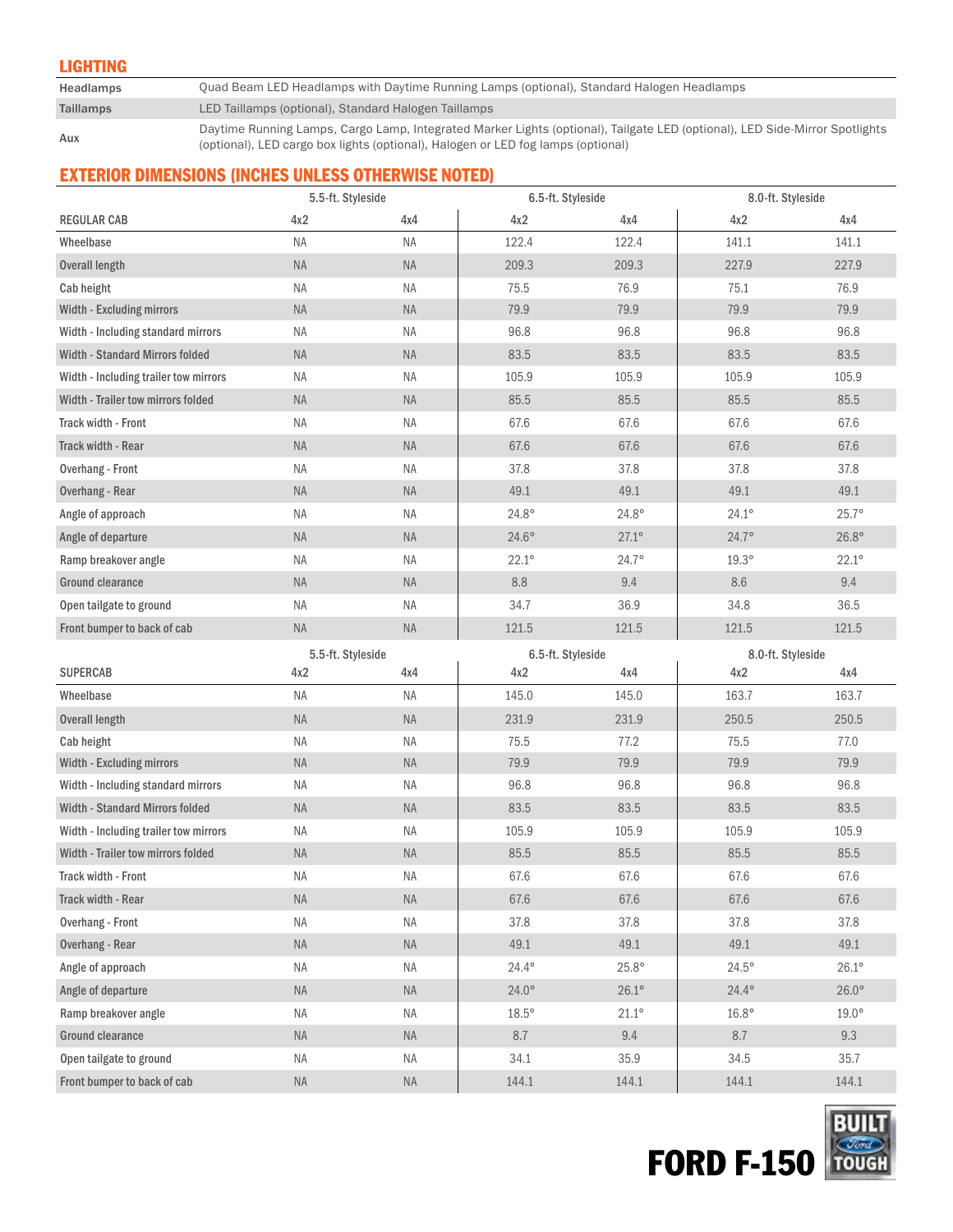# EXTERIOR DIMENSIONS (INCHES UNLESS OTHERWISE NOTED)

|                                       | 5.5-ft. Styleside |              | 6.5-ft. Styleside |              | 8.0-ft. Styleside |           |
|---------------------------------------|-------------------|--------------|-------------------|--------------|-------------------|-----------|
| <b>SUPERCREW®</b>                     | 4x2               | 4x4          | 4x2               | 4x4          | 4x2               | 4x4       |
| Wheelbase                             | 145.0             | 145.0        | 156.8             | 156.8        | <b>NA</b>         | <b>NA</b> |
| Overall length                        | 231.9             | 231.9        | 243.7             | 243.7        | <b>NA</b>         | <b>NA</b> |
| Cab height                            | 75.6              | 77.2         | 75.7              | 77.3         | <b>NA</b>         | <b>NA</b> |
| Width - Excluding mirrors             | 79.9              | 79.9         | 79.9              | 79.9         | <b>NA</b>         | <b>NA</b> |
| Width - Including standard mirrors    | 96.8              | 96.8         | 96.8              | 96.8         | <b>NA</b>         | <b>NA</b> |
| Width - Standard Mirrors folded       | 83.5              | 83.5         | 83.5              | 83.5         | <b>NA</b>         | <b>NA</b> |
| Width - Including trailer tow mirrors | 105.9             | 105.9        | 105.9             | 105.9        | <b>NA</b>         | <b>NA</b> |
| Width - Trailer tow mirrors folded    | 85.5              | 85.5         | 85.5              | 85.5         | <b>NA</b>         | <b>NA</b> |
| <b>Track width - Front</b>            | 67.6              | 67.6         | 67.6              | 67.6         | <b>NA</b>         | <b>NA</b> |
| Track width - Rear                    | 67.6              | 67.6         | 67.6              | 67.6         | <b>NA</b>         | <b>NA</b> |
| <b>Overhang - Front</b>               | 37.8              | 37.8         | 37.8              | 37.8         | <b>NA</b>         | <b>NA</b> |
| Overhang - Rear                       | 49.1              | 49.1         | 49.1              | 49.1         | <b>NA</b>         | <b>NA</b> |
| Angle of approach                     | $24.1^{\circ}$    | $25.5^\circ$ | $23.8^\circ$      | $25.5^\circ$ | <b>NA</b>         | <b>NA</b> |
| Angle of departure                    | $23.8^\circ$      | $26.0^\circ$ | $24.5^\circ$      | $26.4^\circ$ | <b>NA</b>         | <b>NA</b> |
| Ramp breakover angle                  | $18.3^\circ$      | $21.0^\circ$ | $17.2^\circ$      | $19.7^\circ$ | <b>NA</b>         | <b>NA</b> |
| Ground clearance                      | 8.5               | 9.4          | 8.4               | 9.3          | <b>NA</b>         | <b>NA</b> |
| Open tailgate to ground               | 34.0              | 35.7         | 34.6              | 36.1         | <b>NA</b>         | <b>NA</b> |
| Front bumper to back of cab           | 155.9             | 155.9        | 155.9             | 155.9        | <b>NA</b>         | <b>NA</b> |

# INTERIOR DIMENSIONS (INCHES UNLESS OTHERWISE NOTED)

|                                                | Regular Cab | SuperCab | SuperCrew |
|------------------------------------------------|-------------|----------|-----------|
| Seating                                        | 3           | 5, 6     | 5,6       |
| Front headroom                                 | 40.8        | 40.8     | 40.8      |
| Front leg room SAE ("max" is currently listed) | 43.9        | 43.9     | 43.9      |
| Front shoulder room                            | 66.7        | 66.7     | 66.7      |
| Front hip room                                 | 62.5        | 62.5     | 62.5      |
| Rear head room                                 | N/A         | 40.3     | 40.4      |
| Rear leg room SAE ("max" is currently listed)  | N/A         | 33.5     | 43.6      |
| Rear shoulder room                             | N/A         | 65.8     | 65.9      |
| Rear hip room                                  | N/A         | 64.7     | 64.7      |

# CARGO CAPACITIES (INCHES UNLESS OTHERWISE NOTED)

|                           | 5.5-ft. Styleside | 6.5-ft. Styleside | 8.0-ft. Styleside |
|---------------------------|-------------------|-------------------|-------------------|
| Inside Length (at floor)  | 67.1              | 78.9              | 97.6              |
| Width between wheelhouses | 50.6              | 50.6              | 50.6              |
| Inside Height             | 21.4              | 21.4              | 21.4              |
| Cargo box volume          | 52.8 cu. ft.      | 62.3 cu. ft.      | 77.4 cu. ft.      |

#### WHEELS

| Standard | 17-inch Silver-Painted Steel Wheels                                                                                          |
|----------|------------------------------------------------------------------------------------------------------------------------------|
|          | 17-inch Silver-Painted Aluminum Wheels                                                                                       |
|          | 18-inch Machined-Aluminum Wheels with Flash Gray Pockets and Caribou King Ranch <sup>®</sup> Logo Ornaments                  |
|          | 18-inch Chrome-Like PVD Wheels                                                                                               |
|          | 18-inch Machined-Aluminum Wheels with Flash Gray Pockets                                                                     |
|          | 18-inch silver aluminum HD payload pkg wheel                                                                                 |
|          | 18-inch Six-Spoke Machined-Aluminum Wheels with Magnetic-Painted Pockets                                                     |
| Optional | 20-inch Chrome-Like PVD Wheels                                                                                               |
|          | 20-inch Six-Spoke Premium Painted Aluminum Wheels                                                                            |
|          | 20-inch low-gloss black premium painted wheels                                                                               |
|          | 20-inch Chrome-Like PVD Wheels with Caribou King Ranch <sup>®</sup> Logo Ornaments                                           |
|          | 20-inch Machined-Aluminum Wheels with Light Caribou-Painted Pockets and Caribou Color King Ranch <sup>®</sup> Logo Ornaments |
|          | 20-inch Machined Aluminum with Magnetic painted pockets                                                                      |
|          | 20-inch Polished Aluminum Wheels                                                                                             |
|          | 22-inch Polished Aluminum Wheels                                                                                             |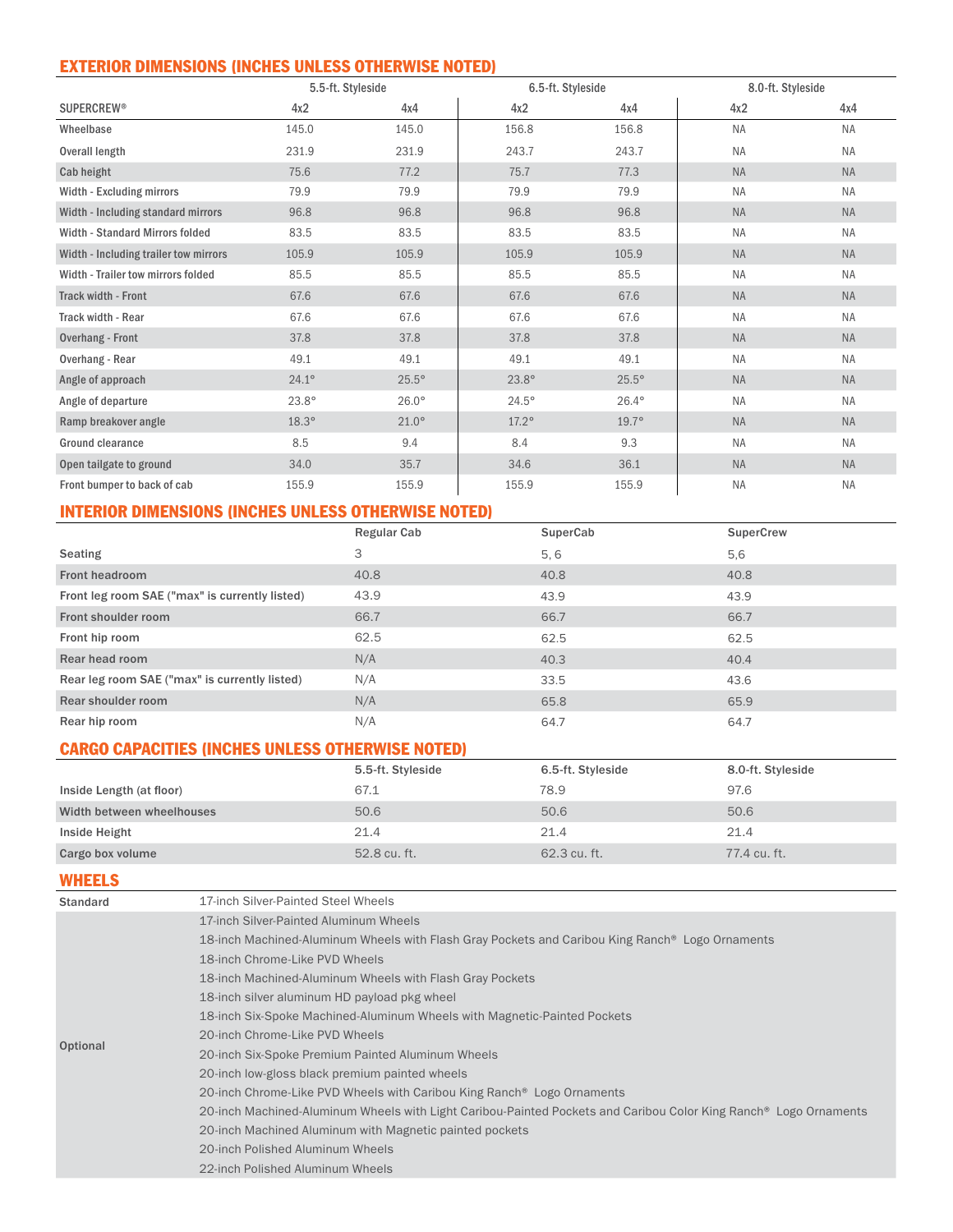# MAXIMUM PAYLOAD (LBS.)

|                                      |                | 122.4" WB                         | 122.4" WB                         | 141.1" WB                           | 141.1" WB                             |
|--------------------------------------|----------------|-----------------------------------|-----------------------------------|-------------------------------------|---------------------------------------|
| <b>REGULAR CAB</b>                   | GVWR (lbs.)    | 4x2                               | 4x4                               | 4x2                                 | 4x4                                   |
| 2.7L EcoBoost <sup>®</sup> V6        | 6,070          | 1,860                             | $\overline{\phantom{m}}$          | $\overline{\phantom{m}}$            | $\overline{\phantom{m}}$              |
| 2.7L EcoBoost V6                     | 6,210          |                                   | 1,730                             | $\overline{\phantom{m}}$            |                                       |
| 2.7L EcoBoost V6                     | 6,220          | $\overline{\phantom{m}}$          | $\qquad \qquad -$                 | 1,910                               |                                       |
| 2.7L EcoBoost V6                     | 6,500          |                                   |                                   | $\overline{\phantom{m}}$            | 1,910                                 |
| 2.7L EcoBoost V6                     | 6,900          | $\overline{\phantom{0}}$          | $\overline{\phantom{a}}$          | 2,470*                              | $\overline{\phantom{a}}$              |
| 2.7L EcoBoost V6                     | 6,800          | -                                 |                                   | $\overline{\phantom{0}}$            | $2,110*$                              |
| 3.3L Ti-VCT V6                       | 6,100          | 1,990                             | $\overline{\phantom{a}}$          | $\overline{\phantom{a}}$            | $\qquad \qquad -$                     |
| 3.3L Ti-VCT V6                       | 6,120          |                                   | 1,740                             | $\overline{\phantom{m}}$            |                                       |
| 3.3L Ti-VCT V6                       | 6,170          | $\overline{\phantom{a}}$          | $\overline{\phantom{a}}$          | 1,950                               | $\qquad \qquad -$                     |
| 3.3L Ti-VCT V6                       | 6,390          |                                   |                                   | 1,920                               | $\qquad \qquad -$                     |
| 3.5L EcoBoost V6                     | 7,050          | $\qquad \qquad -$                 | $\overline{\phantom{a}}$          | 2,610                               | 2,350                                 |
| 3.5L EcoBoost V6                     | 7,600          |                                   |                                   | $3,000**$                           | $2,780**$                             |
| 3.5L EcoBoost V6                     | 7,850          | $\overline{\phantom{a}}$          | $\overline{\phantom{a}}$          | $3,230**$                           | $3,000**$                             |
| <b>5.0L Ti-VCT V8</b>                | 6,200          | 1,900                             | $\overline{\phantom{0}}$          | $\overline{\phantom{a}}$            | $\qquad \qquad -$                     |
| 5.0L Ti-VCT V8                       | 6,400          | -                                 | 1,830                             | $\overline{\phantom{0}}$            | $\overline{\phantom{a}}$              |
| 5.0L Ti-VCT V8                       | 6,750          |                                   |                                   | 2,340                               |                                       |
| 5.0L Ti-VCT V8                       | 6,950          | $\overline{\phantom{0}}$          | $\overline{\phantom{m}}$          | $\overline{\phantom{m}}$            | 2,290                                 |
| <b>5.0L Ti-VCT V8</b>                | 7,600          |                                   |                                   | $3,040**$                           | 2,810**                               |
| 5.0L Ti-VCT V8                       | 7,850          |                                   | $\overline{\phantom{0}}$          | $3,270**$                           | $3,040**$                             |
|                                      |                |                                   |                                   |                                     |                                       |
|                                      |                | 145.0" WB                         | 145.0" WB                         | 163.7" WB                           | 163.7" WB                             |
| <b>SUPERCAB</b>                      | GVWR (lbs.)    | 4x2                               | 4x4                               | 4x2                                 | 4x4                                   |
| 2.7L EcoBoost V6                     | 6,400          | 1,860                             | $\overline{\phantom{m}}$          | $\overline{\phantom{m}}$            | $\qquad \qquad -$                     |
| 2.7L EcoBoost V6                     | 6,500          | $\overline{\phantom{0}}$          | 1,640                             | 1,800                               |                                       |
| 2.7L EcoBoost V6                     | 6,750          | $2,120*$                          | $\overline{\phantom{a}}$          | $\overline{\phantom{0}}$            | $\overline{\phantom{0}}$              |
| 2.7L EcoBoost V6<br>2.7L EcoBoost V6 | 6,900<br>7,000 | $\qquad \qquad -$                 | $2,110*$                          | $2,170*$                            |                                       |
| 3.3L Ti-VCT V6                       | 6,300          | $\qquad \qquad -$<br>1,840        |                                   | $\overline{\phantom{a}}$            | $\qquad \qquad -$                     |
| 3.3L Ti-VCT V6                       | 6,500          |                                   | $\overline{\phantom{0}}$<br>1,780 |                                     | $\overline{\phantom{0}}$              |
| 3.5L EcoBoost V6                     | 6,900          | $\overline{\phantom{a}}$<br>2,260 |                                   | $\overline{\phantom{a}}$            |                                       |
| 3.5L EcoBoost V6                     | 7,050          |                                   | 2,150                             | 2,250                               | 1,980                                 |
| 3.5L EcoBoost V6                     | 7,600          |                                   |                                   | $2,710**$                           | $2,470**$                             |
| 3.5L EcoBoost V6                     | 7,850          |                                   |                                   | 2,950**                             | 2,700**                               |
| 5.0L Ti-VCT V8                       |                | $\overline{\phantom{a}}$          | $\overline{\phantom{m}}$          |                                     |                                       |
|                                      | 6,900          | 2,320                             |                                   |                                     |                                       |
| 5.0L Ti-VCT V8                       | 7,050          | -                                 | 2,200                             | $\overline{\phantom{a}}$            | -                                     |
| <b>5.0L Ti-VCT V8</b>                | 7,000          |                                   | —                                 | 2,290                               | 2,020                                 |
| 5.0L Ti-VCT V8<br>5.0L Ti-VCT V8     | 7,600          | $\qquad \qquad -$                 | $\overline{\phantom{a}}$          | $2,740**$                           | $2,500**$                             |
|                                      |                |                                   |                                   |                                     |                                       |
| 3.0L Power Stroke® V6                | 7,850<br>7,050 | $\overline{\phantom{0}}$<br>1,940 | -<br>1,760                        | 2,980**<br>$\overline{\phantom{a}}$ | $2,730**$<br>$\overline{\phantom{a}}$ |

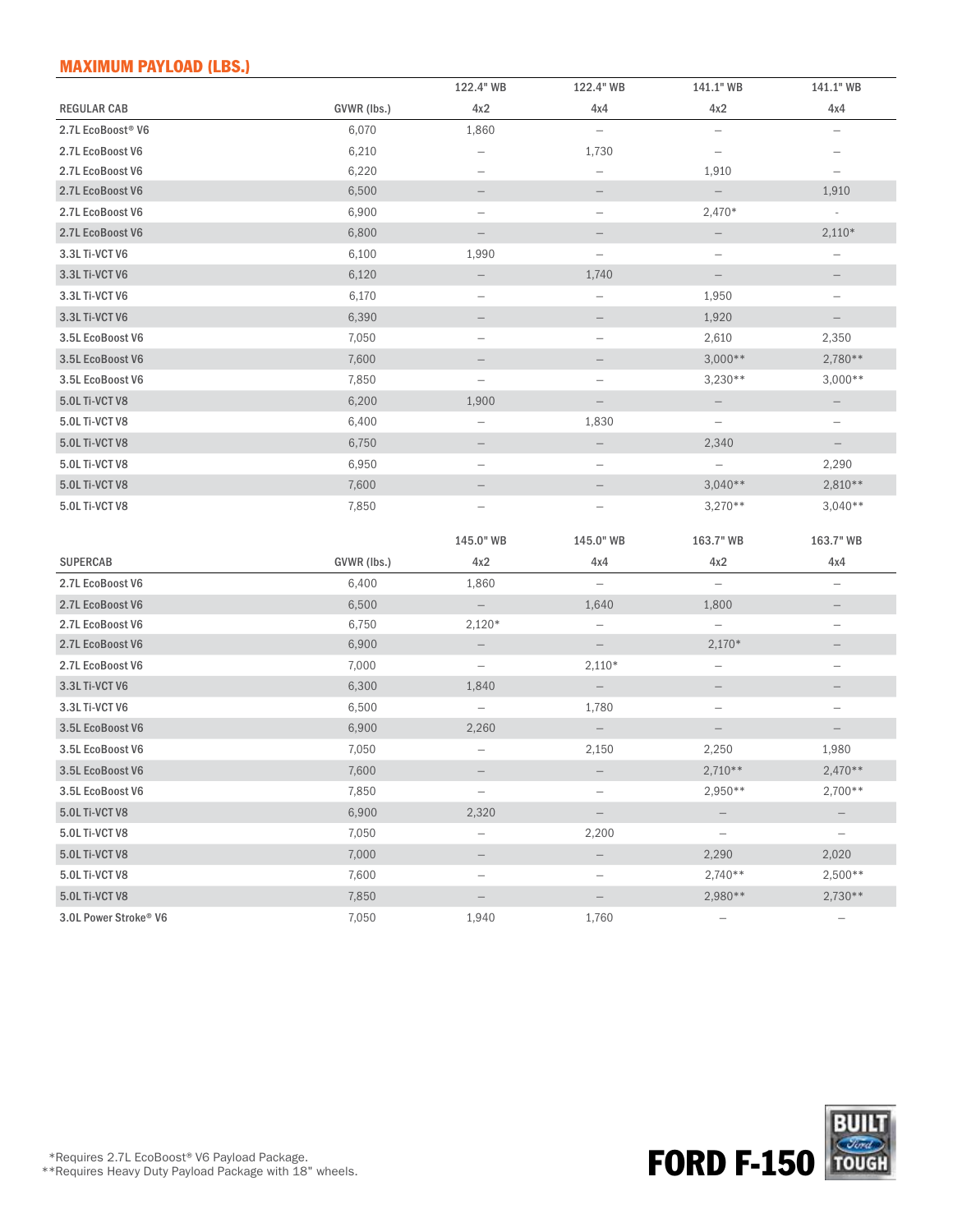# MAXIMUM PAYLOAD (LBS.)

|                                   |             | 145.0" WB                | 145.0" WB                | 156.8" WB                | 156.8" WB                |
|-----------------------------------|-------------|--------------------------|--------------------------|--------------------------|--------------------------|
| <b>SUPERCREW®</b>                 | GVWR (lbs.) | 4x2                      | 4x4                      | 4x2                      | 4x4                      |
| 2.7L EcoBoost® V6                 | 6,360       | 1,710                    | $\overline{\phantom{m}}$ | $\overline{\phantom{m}}$ | $\overline{\phantom{m}}$ |
| 2.7L EcoBoost V6                  | 6,500       |                          | $\overline{\phantom{0}}$ | 1,820                    |                          |
| 2.7L EcoBoost V6                  | 6,600       |                          | 1,690                    | $\overline{\phantom{m}}$ | $\qquad \qquad -$        |
| 2.7L EcoBoost V6                  | 6,650       | 1,940*                   | $\overline{\phantom{0}}$ |                          |                          |
| 2.7L EcoBoost V6                  | 6,800       | $\qquad \qquad -$        | $\overline{\phantom{m}}$ | 2,060*                   | $\overline{\phantom{m}}$ |
| 2.7L EcoBoost V6                  | 6,900       | -                        | 1,950*                   |                          |                          |
| 3.3L Ti-VCT V6                    | 6,280       | 1,700                    | $\overline{\phantom{m}}$ | $\overline{\phantom{m}}$ | $\overline{\phantom{m}}$ |
| 3.3L Ti-VCT V6                    | 6,500       | $\overline{\phantom{0}}$ | 1,680                    |                          |                          |
| 3.5L EcoBoost V6                  | 6,750       | 2,040                    | $\overline{\phantom{0}}$ | $\overline{\phantom{m}}$ | $\overline{\phantom{m}}$ |
| 3.5L EcoBoost V6                  | 7,000       |                          | 2,030                    | 2,240                    |                          |
| 3.5L EcoBoost V6                  | 7,050       |                          | $\overline{\phantom{m}}$ | $\overline{\phantom{m}}$ | 2,030                    |
| 3.5L EcoBoost V6                  | 7,600       |                          | $\overline{\phantom{0}}$ | $2,630**$                | 2,390**                  |
| 3.5L EcoBoost V6                  | 7,850       | $\overline{\phantom{0}}$ | $\overline{\phantom{m}}$ | 2,870 **                 | $2,620**$                |
| 5.0L Ti-VCT V8                    | 6,800       | 2,140                    | $\qquad \qquad -$        | $\overline{\phantom{a}}$ | $\overline{\phantom{m}}$ |
| 5.0L Ti-VCT V8                    | 6,950       | $\overline{\phantom{m}}$ | $\overline{\phantom{m}}$ | 2,260                    | $\overline{\phantom{m}}$ |
| 5.0L Ti-VCT V8                    | 7,000       |                          | 2,080                    |                          |                          |
| 5.0L Ti-VCT V8                    | 7,050       | $\qquad \qquad -$        | $\overline{\phantom{m}}$ | $\overline{\phantom{m}}$ | 2,080                    |
| 5.0L Ti-VCT V8                    | 7,600       |                          | $\qquad \qquad -$        | $2,660**$                | $2,410**$                |
| 5.0L Ti-VCT V8                    | 7,850       | $\qquad \qquad -$        | $\overline{\phantom{m}}$ | 2,890**                  | $2,640**$                |
| 3.0L Power Stroke <sup>®</sup> V6 | 7,050       | 1,900                    | 1,720                    | 1,860                    | $\overline{\phantom{0}}$ |
| 3.0L Power Stroke V6              | 7,100       | $\qquad \qquad -$        | $\overline{\phantom{m}}$ | $\overline{\phantom{m}}$ | 1,720                    |
| H.O. 3.5L EcoBoost® V6 (Limited)  | 6,750       | 1,520                    | 1,270                    |                          |                          |

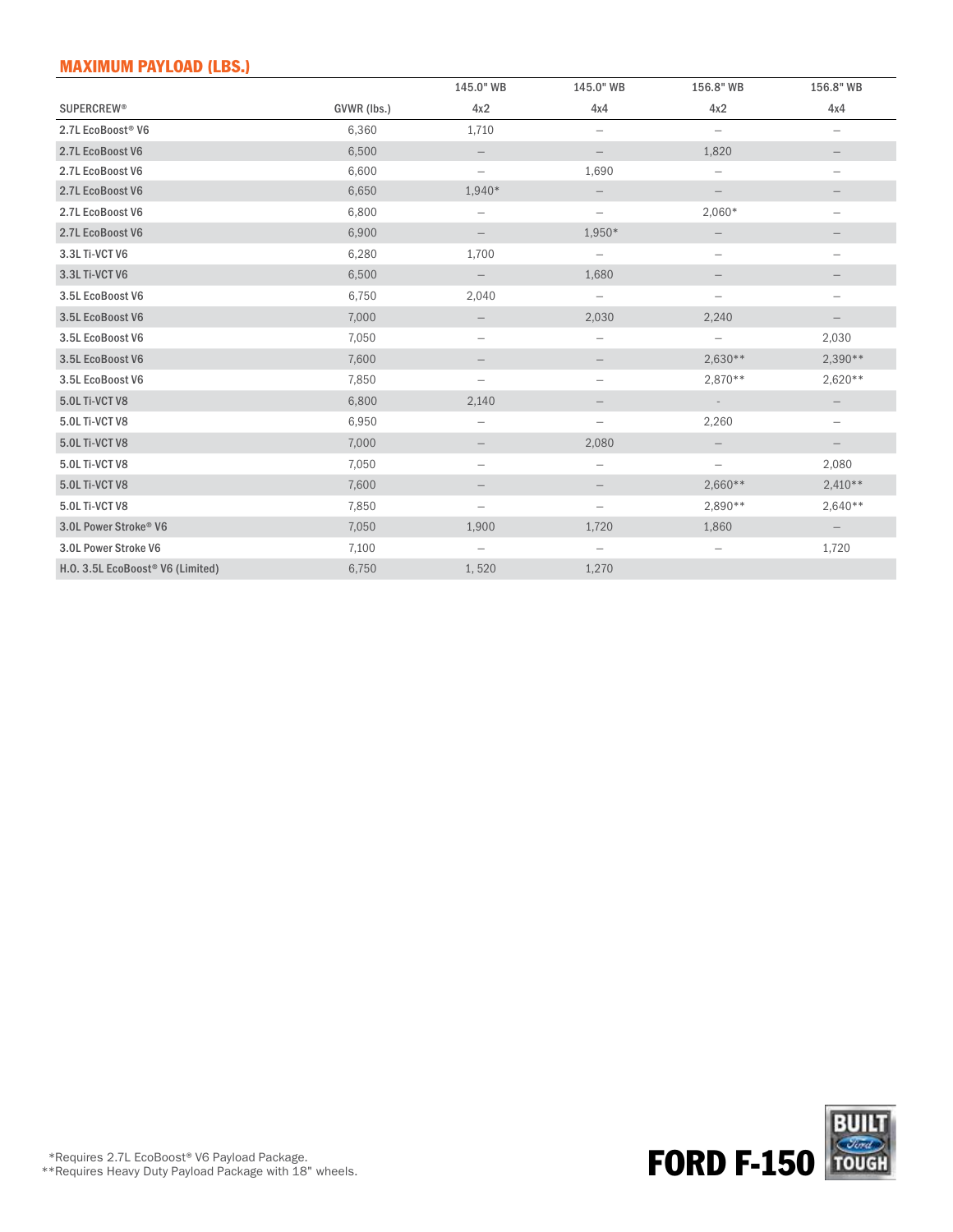# MAXIMUM CONVENTIONAL TOWING CAPABILITIES (LBS.)

|                       |                   |             | 122.4" WB                | 122.4" WB                | 141.1" WB                | 141.1" WB                |
|-----------------------|-------------------|-------------|--------------------------|--------------------------|--------------------------|--------------------------|
| <b>REGULAR CAB</b>    | <b>Axle Ratio</b> | GVWR (lbs.) | 4x2                      | 4x4                      | 4x2                      | 4x4                      |
| 2.7L EcoBoost® V6     | 3.55              | 12,200      | 7,600                    | $\overline{\phantom{m}}$ | $\overline{\phantom{0}}$ | $\overline{\phantom{m}}$ |
| 2.7L EcoBoost V6      | 3.55              | 12,300      | $\qquad \qquad -$        | $\overline{\phantom{0}}$ | 7,600                    |                          |
| 2.7L EcoBoost V6      | 3.55              | 12,500      | $\overline{\phantom{m}}$ | 7,600                    | —                        | $\overline{\phantom{m}}$ |
| 2.7L EcoBoost V6      | 3.55              | 12,600      | $\qquad \qquad -$        | $\overline{\phantom{0}}$ | $\qquad \qquad -$        | 7,600                    |
| 2.7L EcoBoost V6      | 3.73              | 13,300      | $\overline{\phantom{m}}$ | 8,400                    | $\overline{\phantom{m}}$ | 8,300                    |
| 2.7L EcoBoost V6      | 3.73              | 13,100      | 8,500                    | $\overline{\phantom{a}}$ | $\qquad \qquad -$        |                          |
| 2.7L EcoBoost V6      | 3.73              | 13,200      | $\overline{\phantom{m}}$ | $\overline{\phantom{m}}$ | 8,500                    | $\overline{\phantom{m}}$ |
| 3.3L Ti-VCT V6        | 3.55              | 9,500       | 5,100                    | $\qquad \qquad -$        | $\sim$                   |                          |
| 3.3L Ti-VCT V6        | 3.55              | 9,600       | $\overline{\phantom{m}}$ | $\overline{\phantom{m}}$ | 5,000                    | $\overline{\phantom{m}}$ |
| 3.3L Ti-VCT V6        | 3.55              | 9,700       | $\overline{\phantom{0}}$ | 5000                     | $\qquad \qquad -$        |                          |
| 3.3L Ti-VCT V6        | 3.73              | 12,100      | 7,700                    | $\overline{\phantom{0}}$ | $\overline{\phantom{0}}$ | $\overline{\phantom{0}}$ |
| 3.3L Ti-VCT V6        | 3.73              | 12,200      |                          | 7,500                    | 7,600                    | 7,400                    |
| 3.5L EcoBoost V6      | 3.15              | 15,500      | $\qquad \qquad -$        | $\overline{\phantom{m}}$ | 10,700                   | $\overline{\phantom{0}}$ |
| 3.5L EcoBoost V6      | 3.15              | 15,800      | $\overline{\phantom{a}}$ | $\overline{\phantom{m}}$ | $\qquad \qquad -$        | 10,700                   |
| 3.5L EcoBoost V6      | 3.55              | 17,000      | $\qquad \qquad -$        | $\overline{\phantom{m}}$ | 12,100                   | $\overline{\phantom{m}}$ |
| 3.5L EcoBoost V6      | 3.55              | 17,100      | $\overline{\phantom{m}}$ | $\qquad \qquad -$        |                          | 12,000                   |
| 5.0L Ti-VCT V8        | 3.15/3.31         | 13,000      | 8,300                    | $\overline{\phantom{m}}$ | $\overline{\phantom{m}}$ | $\overline{\phantom{m}}$ |
| 5.0L Ti-VCT V8        | 3.15/3.31         | 13,200      | $\overline{\phantom{0}}$ | 8,300                    |                          |                          |
| 5.0L Ti-VCT V8        | 3.15/3.31         | 13,900      | $\overline{\phantom{m}}$ | $\overline{\phantom{m}}$ | 9,100                    | $\overline{\phantom{m}}$ |
| 5.0L Ti-VCT V8        | 3.15/3.31         | 14,100      | $\overline{\phantom{m}}$ | $\overline{\phantom{0}}$ |                          | 9,100                    |
| 5.0L Ti-VCT V8        | 3.55              | 13,800      | 9,100                    | $\overline{\phantom{m}}$ | $\overline{\phantom{m}}$ | $\qquad \qquad -$        |
| <b>5.0L Ti-VCT V8</b> | 3.55              | 14,900      |                          |                          | 10,100                   |                          |
| 5.0L Ti-VCT V8        | 3.73              | 14,600      | $\overline{\phantom{m}}$ | 9,700                    | $\overline{\phantom{m}}$ | $\overline{\phantom{m}}$ |
| 5.0L Ti-VCT V8        | 3.73              | 16,200      |                          |                          |                          | 11,100                   |

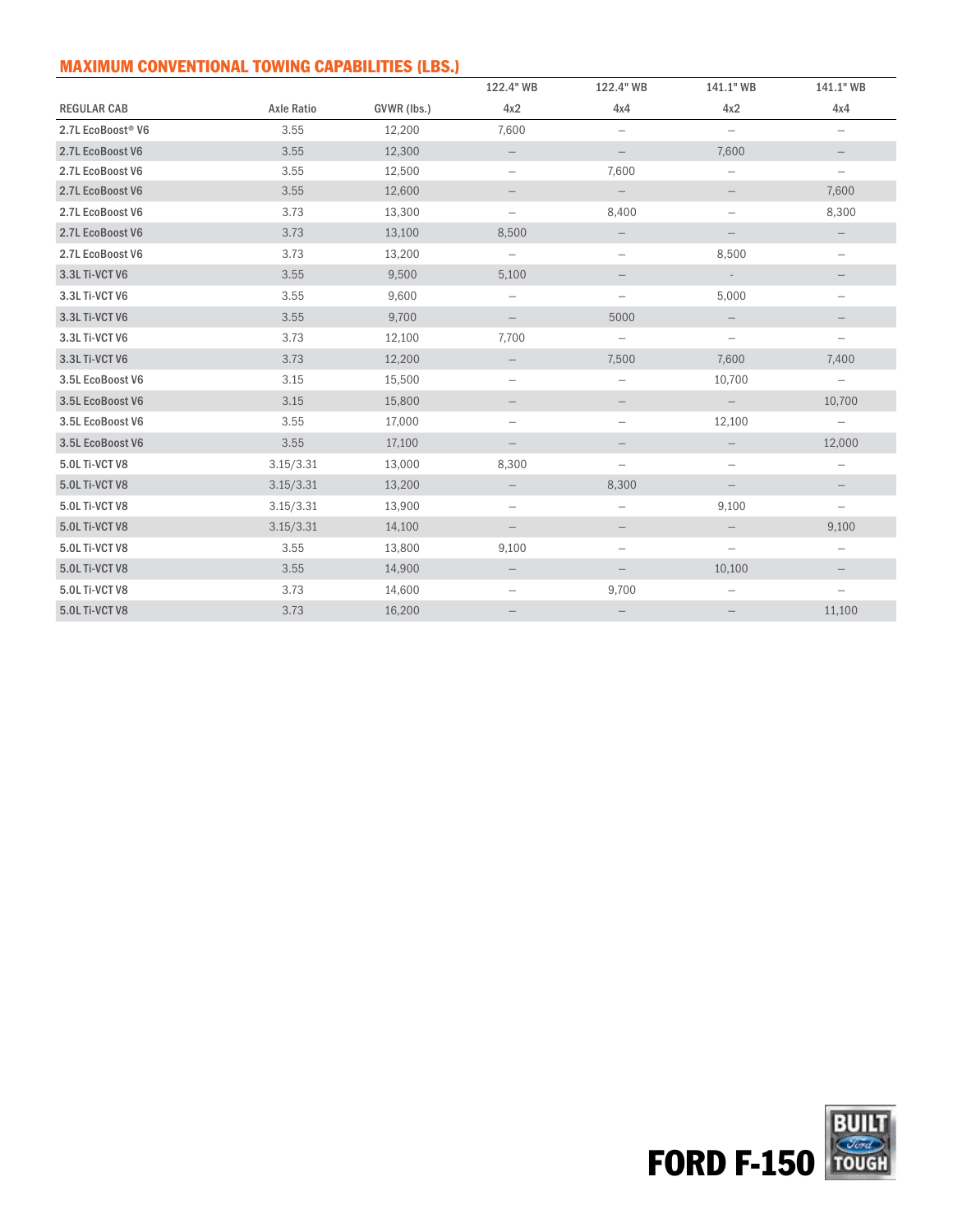# MAXIMUM CONVENTIONAL TOWING CAPABILITIES (LBS.)

|                                   |                   |             | 145.0" WB                | 145.0" WB                | 163.7" WB                | 163.7" WB                |
|-----------------------------------|-------------------|-------------|--------------------------|--------------------------|--------------------------|--------------------------|
| <b>SUPERCAB</b>                   | <b>Axle Ratio</b> | GVWR (lbs.) | 4x2                      | 4x4                      | 4x2                      | 4x4                      |
| 2.7L EcoBoost <sup>®</sup> V6     | 3.55              | 12,600      | 7,700                    | $\overline{\phantom{m}}$ | 7,500                    | $\qquad \qquad -$        |
| 2.7L EcoBoost V6                  | 3.55              | 12,800      | $\qquad \qquad -$        | 7,600                    | $\qquad \qquad -$        |                          |
| 2.7L EcoBoost V6                  | 3.73              | 13,300      | 8,400                    | 8,100                    | 8,200                    | $\qquad \qquad -$        |
| 3.3L Ti-VCT V6                    | 3.55              | 9,800       | 5,000                    | $\qquad \qquad -$        |                          |                          |
| 3.3L Ti-VCT V6                    | 3.73              | 12,500      | $\overline{\phantom{m}}$ | 7,400                    | $\overline{\phantom{m}}$ | $\qquad \qquad -$        |
| 3.3L Ti-VCT V6                    | 3.73              | 12,200      | 7,400                    | $\overline{\phantom{0}}$ |                          |                          |
| 3.5L EcoBoost V6                  | 3.15              | 15,800      | 10,700                   | $\overline{\phantom{m}}$ | $\overline{\phantom{m}}$ | -                        |
| 3.5L EcoBoost V6                  | 3.15              | 15,900      | $\qquad \qquad -$        | $\qquad \qquad -$        | 10,700                   |                          |
| 3.5L EcoBoost V6                  | 3.31              | 16,000      | $\qquad \qquad -$        | 10,700                   | $\qquad \qquad -$        | $\qquad \qquad -$        |
| 3.5L EcoBoost V6                  | 3.31              | 16,200      | $\overline{\phantom{m}}$ | $\qquad \qquad -$        | $\qquad \qquad -$        | 10,700                   |
| 3.5L EcoBoost V6                  | 3.55              | 17,100      | 12,000                   | 11,800                   | 11,900                   | 11,600                   |
| 5.0L Ti-VCT V8                    | 3.15/3.31         | 14,200      | 9,200                    | $\overline{\phantom{0}}$ | $\qquad \qquad -$        |                          |
| 5.0L Ti-VCT V8                    | 3.31              | 14,300      | $\qquad \qquad -$        | 9,100                    | 9,200                    | $\qquad \qquad -$        |
| 5.0L Ti-VCT V8                    | 3.31              | 14,400      |                          |                          |                          | 9,000                    |
| 5.0L Ti-VCT V8                    | 3.55              | 14,400      | $\qquad \qquad -$        | 9,100                    | $\qquad \qquad -$        | $\overline{\phantom{0}}$ |
| 5.0L Ti-VCT V8                    | 3.55              | 14,500      |                          |                          |                          | 9,100                    |
| 5.0L Ti-VCT V8                    | 3.55              | 15,200      | 10,200                   | $\overline{\phantom{m}}$ | $\qquad \qquad -$        | $\qquad \qquad -$        |
| 5.0L Ti-VCT V8                    | 3.55              | 15,300      |                          |                          | 10,200                   |                          |
| 5.0L Ti-VCT V8                    | 3.73              | 16,600      | $\overline{\phantom{m}}$ | $\overline{\phantom{m}}$ | $\qquad \qquad -$        | 11,200                   |
| 5.0L Ti-VCT V8                    | 3.73              | 16,500      |                          | 11,300                   |                          |                          |
| 3.0L Power Stroke <sup>®</sup> V6 | 3.31              | 15,700      | 10,100                   | $\overline{\phantom{0}}$ | $\qquad \qquad -$        | $\qquad \qquad -$        |
| 3.0L Power Stroke V6              | 3.31/3.55         | 15,900      |                          | 10,100                   |                          |                          |
| 3.0L Power Stroke V6              | 3.55              | 17,100      | 11,400                   | 11,100                   |                          |                          |